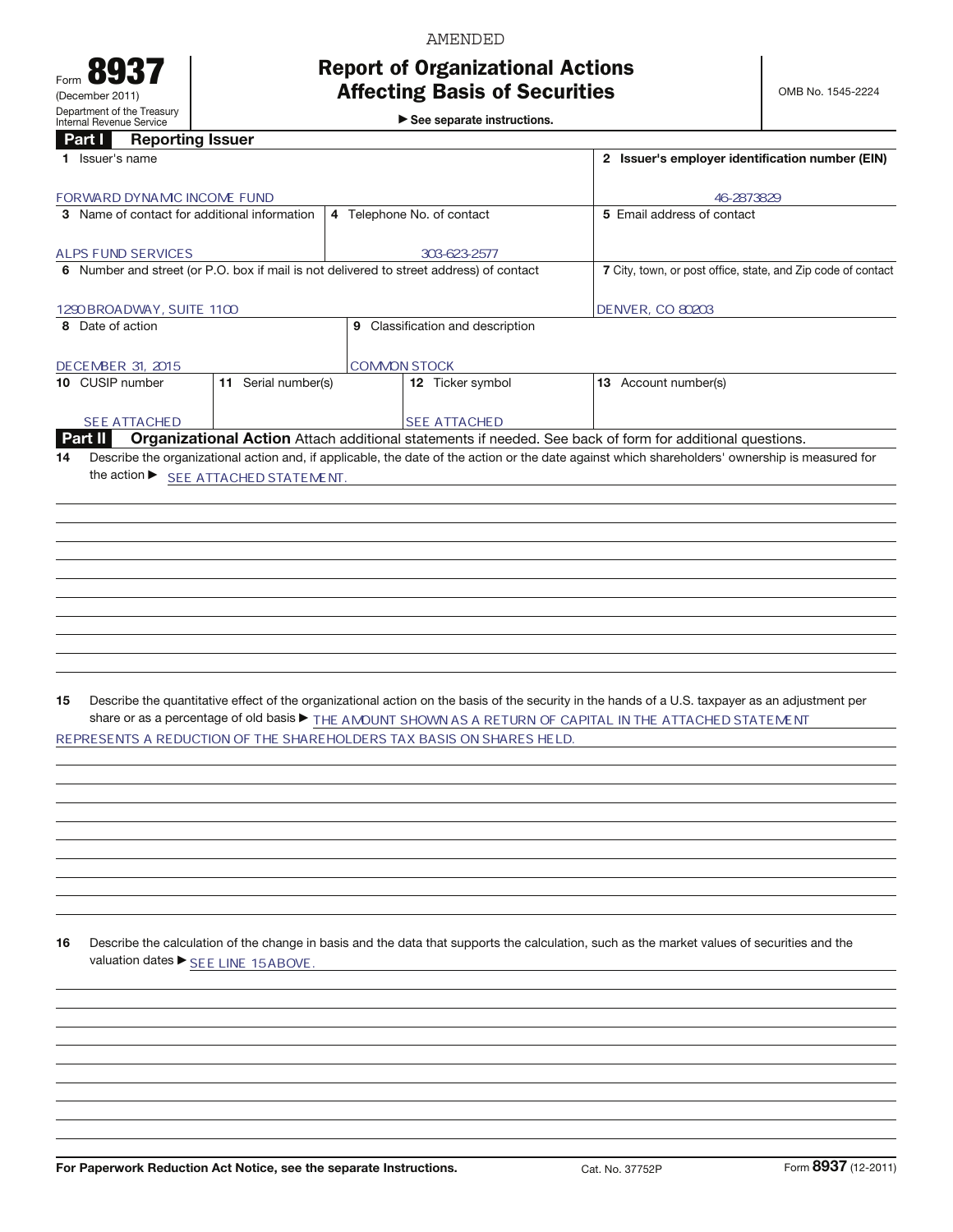## Part II Organizational Action (continued)

17 List the applicable Internal Revenue Code section(s) and subsection(s) upon which the tax treatment is based **DEP TO ANT TO IRC** SECTION 301(C)(1), THE PORTION OF A DISTRIBUTION WHICH IS A DIVIDEND (AS DEFINED UNDER IRC SECTION 316) IS INCLUDABLE IN GROSS INCOME. PURSUANT TO IRC SECTION 301 (C)(2), THE PORTION OF THE DISTRIBUTION WHICH IS NOT A DIVIDEND SHALL BE APPLIED AGAINST AND REDUCE THE ADJUSTED BASIS OF THE STOCK.

**18** Can any resulting loss be recognized? ▶ MOT APPLICABLE TO THIS TRANSACTION AS NO LOSS WOULD BE RECOGNIZED ON THE RETURN OF CAPITAL DISTRIBUTION. THE SHAREHOLDER'S COST BASIS SHOULD BE ADJUSTED TO REFLECT THE RETURN OF CAPITAL DISTRIBUTION WHICH MAY AFFECT THE GAIN OR LOSS REALIZED UPON THE DISPOSITION OF THE SHARES.

19 Provide any other information necessary to implement the adjustment, such as the reportable tax year ▶ PURSUANT TO IRC SECTION 6045 AS AMENDED BY THE EMERGENCY ECONOMIC STABILIZATION ACT OF 2008 BROKERS ARE REQUIRED TO REFLECT THESE ADJUSTMENTS IN THE COST BASIS REPORTING FOR COVERED SECURITIES. IF A BROKER IS NOT REQUIRED TO PROVIDE COST BASIS TO A PARTICULAR SHAREHOLDER, THE COST BASIS OF THE SHAREHOLDER'S SHARES SHOULD BE ADJUSTED AS OF THE DIVIDEND DATE TO REFLECT THE RETURN OF CAPITAL DESCRIBED ABOVE.

|                                            |  |                                      | Under penalties of perjury, I declare that I have examined this return, including accompanying schedules and statements, and to the best of my knowledge and<br>belief, it is true, correct, and complete. Declaration of preparer (other than officer) is based on all information of which preparer has any knowledge. |                  |                                       |  |  |  |
|--------------------------------------------|--|--------------------------------------|--------------------------------------------------------------------------------------------------------------------------------------------------------------------------------------------------------------------------------------------------------------------------------------------------------------------------|------------------|---------------------------------------|--|--|--|
| Sign<br><b>Here</b>                        |  | <b>TAXPAYER</b>                      | Signature > A SIGNED COPY OF THIS FORM IS MAINTAINED AT THE OFFICES OF THE                                                                                                                                                                                                                                               |                  |                                       |  |  |  |
|                                            |  | Print your name ▶ BARBARA TOLLE      | Title $\blacktriangleright$                                                                                                                                                                                                                                                                                              | <b>TREASURER</b> |                                       |  |  |  |
| Paid<br><b>Preparer</b><br><b>Use Only</b> |  | Print/Type preparer's name           | Preparer's signature                                                                                                                                                                                                                                                                                                     | Date             | <b>PTIN</b><br>Check<br>self-employed |  |  |  |
|                                            |  | Firm's name<br>$\rightarrow$         |                                                                                                                                                                                                                                                                                                                          |                  |                                       |  |  |  |
|                                            |  | Firm's address $\blacktriangleright$ |                                                                                                                                                                                                                                                                                                                          | Phone no.        |                                       |  |  |  |
|                                            |  |                                      | Send Form 8937 (including accompanying statements) to: Department of the Treasury, Internal Revenue Service, Ogden, UT 84201-0054                                                                                                                                                                                        |                  |                                       |  |  |  |